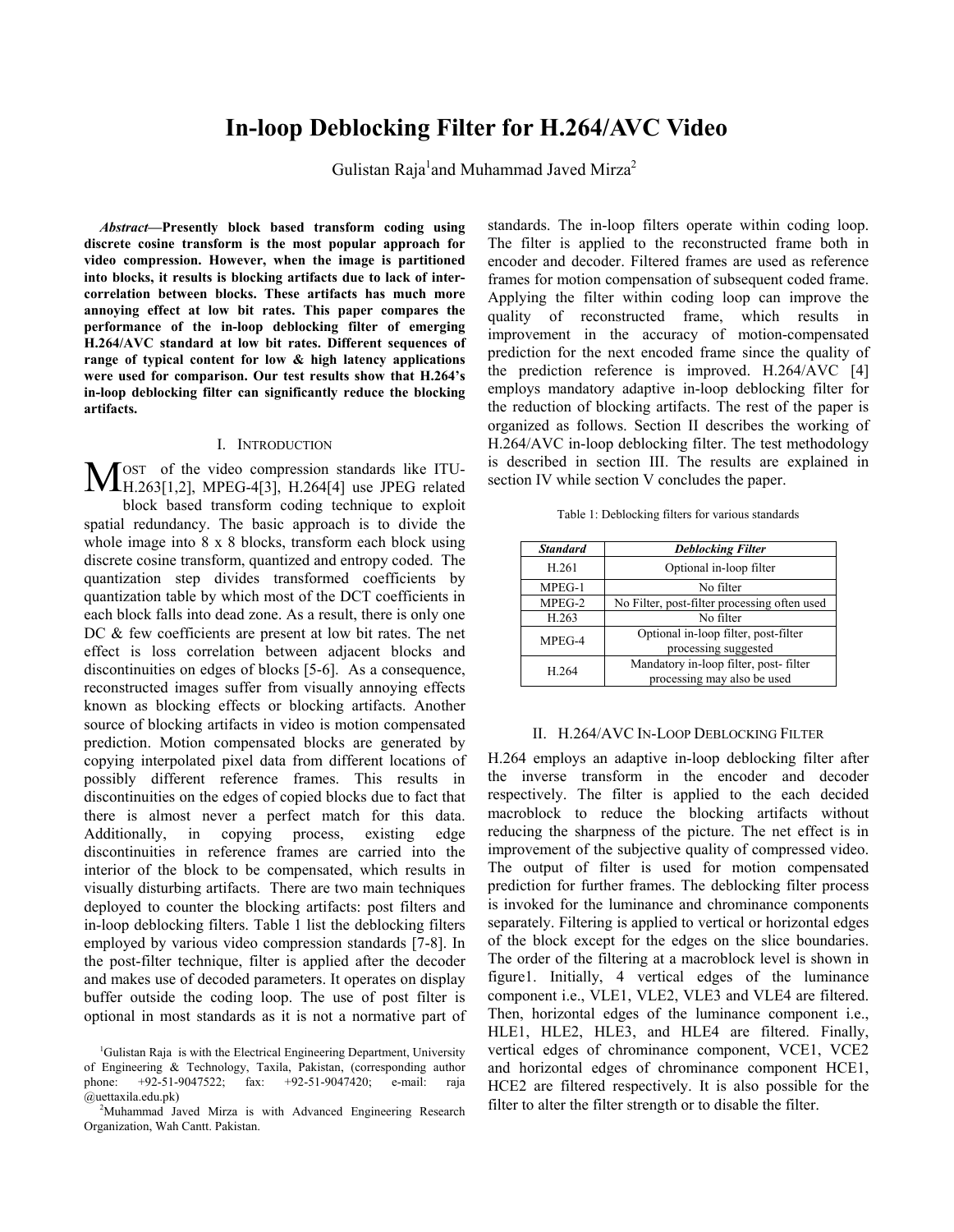

Figure 1. Filtering order at macroblock level

The filtering operation affects three samples on either side of the boundary. The four samples on vertical edge or horizontal edge in adjacent blocks are p0, p1, p2, p3 and q0, q1, q2, q3 respectively are shown in figure 2.



Figure 2. Adjacent samples to vertical and horizontal edges

The operation of deblocking filter can be divided into three main steps, i.e., filter strength computation, filter decision and filter implementation respectively.

## *A. Filter Strength Computation*

 The filter strength i.e., the amount of filtering is computed with the help of parmameter boundary strength (bS). The boundary strength (bS) of the filter depends on the current quantizer, macroblock type, motion vector, gradient of the image samples across the boundary and other parameters as shown in figure 3. The boundary strength is derived for each edge between neighbouring 4 x 4 luminance blocks and for each edge, bS parameter is assigned an integer value for 0 to 4. The rules for selecting integer value for bS parameter boundary strength (bS) is illustrated in flow chart of figure 3. The bS values for filtering of chrominance block edges are not calculated independently and same values calculated for luminance edges are used. Application of these rules results in strong filtering in the areas where there is significant blocking distortion, such as boundary of intra coded macroblock or a boundary between blocks that contain coded coefficients.



Figure 3. Boundary strength (bS) computation flowchart

## *B. Filtering Decision*

The filtering decision does not depend only on non-zero boundary strength, i.e., we cannot start filtering on the basis of non-zero boundary strength only. Deblocking filtering may not be needed, even in the case of non-zero boundary strength. This is especially true when we have real sharp transitions across the edge. Applying filter to such edges will result in blurry image. When pixels do not change much across the block edge in very smooth regions, blocking artifacts are most noticeable. Therefore, another condition in addition to non-zero boundary strength is required for filtering decision. As a consequence, set of samples p2, p1, p0 and q0, q1, q2 are filtered only, if they have met following two conditions.

bS should be greater than zero

abs  $(p0-pq0) < \alpha \&$  abs  $(p1-p0) < \beta \&$  abs  $(q1-q0) \leq \beta$ 

Where  $\alpha$  and  $\beta$  are the thresholds defined in the standard [4], they increase with the average quantizer QP of the two blocks p and q. When QP is small, the small transition across the boundary is likely due to image features rather than of blocking effects that should be preserved and so the thresholds  $\alpha$  and  $\beta$  are low. When QP is large, blocking distortion is likely to be significant and  $α$  and  $β$  are higher so more boundary samples are filtered. The filter can be switched off, when there is a real significant change across the boundary of an original image, which is not due to blocking distortion.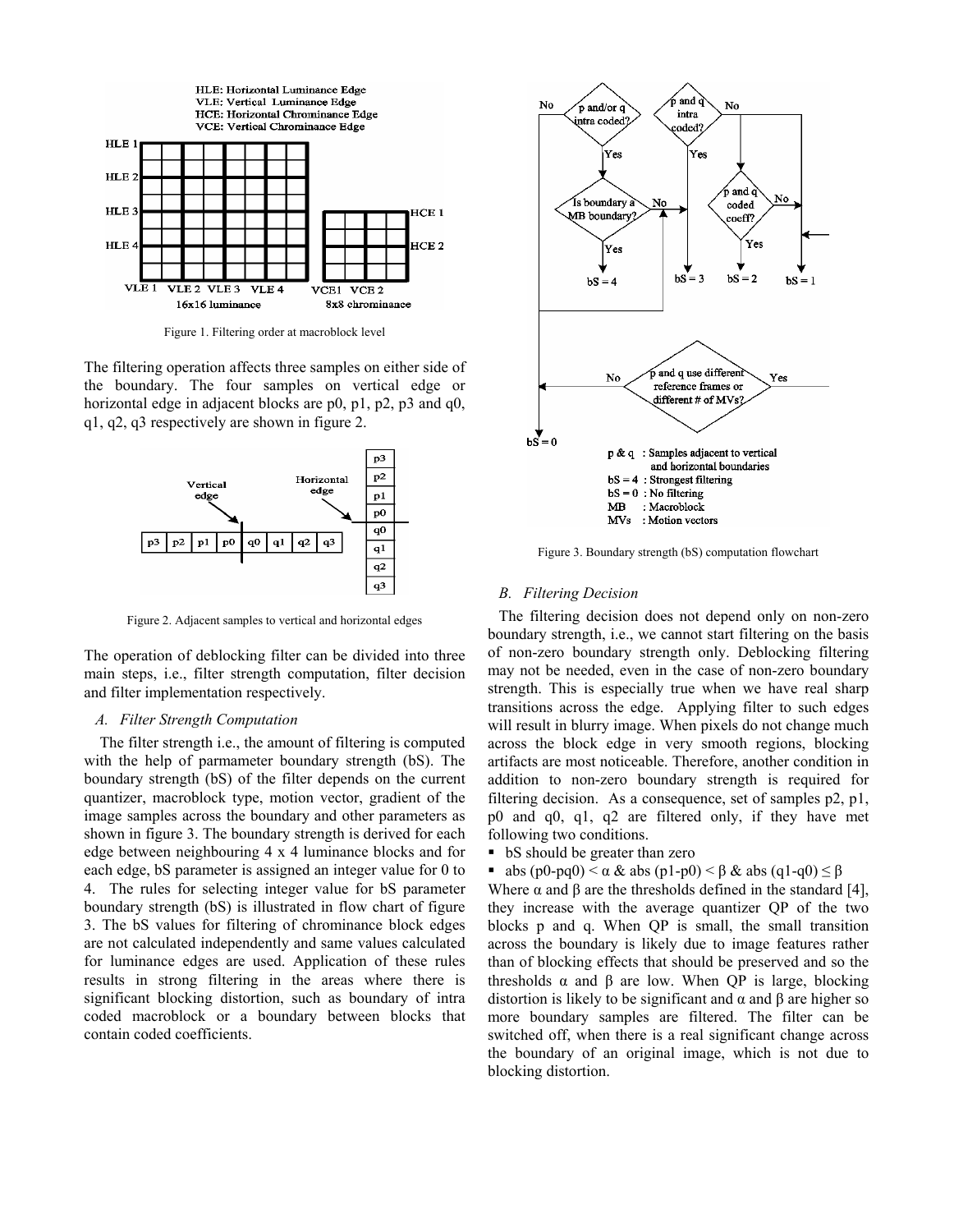## *C. Filter Implementation*

The luminance deblocking filtering is performed on four 16-sample edges and on two 8-sample edges for chrominance components in horizontal and vertical directions respectively. Following rules apply for filter implementation [4,9].

- Pixel values above and to the left of the current MB that may have already been modified by filter on previous MBs shall be used as input to the filter on the current MB and may be further modified during the filtering of current MB.
- Pixel values modified during filtering of vertical edges are used as input for filtering of horizontal edges for the same MB.
- Pixel values modified during the filtering of previous edges are used input for the filtering of the next edge in both horizontal and vertical directions.

The procedure for calculating filtered pixel samples is as follows. When integer values of boundary strength is 1 to 3, the steps required for computing filtered samples is:

- A 4-tap filter is applied with inputs p1, p0, q0, q1, producing filtered outputs p'0 and q'0.
- If abs  $(p2-p0)$  is less than threshold β, another 4-tap filter is applied with inputs p2, p1, p0, q0, producing filtered output p'1 for luminance component only.
- If abs (q2-q0) is less than the threshold β, a four tap filter is applied with inputs q2, q1, q0, p0, producing filtered q'1 for luminance component.

When integer value of boundary strength equals to 4, following procedure is used to get filtered output:

- If abs  $(p2-p0)$  is less than  $\beta$  and abs $(p0-q0)$  is less than  $\alpha/4$  and current block is luminance block than p'0 is produced by 5-tap filtering of p2, p1, p0, q0, q1 and p'1 by 4-tap filtering of p2, p1, p0, q0 and p'2 is produced by5-tap filtering of p3,p2, p1, p1, q0 respectively.
- Otherwise p'0 is produced by 3-tap filtering of p1, p0 and q0.

If abs(q2-q0) is less then  $\beta \&$  abs(p0-q0) is less then  $\alpha/4$ & current block is luminance block than q'0 is produced by 5-tap filtering of q2,q1,q0,p0,p1 and q'1 is produced by 4-tap filtering of q2, q1, q0, p0 and q'2 by 5-tap filtering of q3, q2,q1,q0,p0 respectively.

Else q'0 is produced by 3-tap filtering of q1, q0, p1.

The whole procedure of generating filtered sample values is illustrated in figure 4.

## III. TEST METHODOLOGY

H.264 Joint model reference software version encoder [10] is used for tests. We have used QCIF (176 x 144) and CIF (352 x 288) video sequences. The set of sequences represent a range of typical video content from low and high latency applications. The QCIF sequences used for experimentation are MISS AMERICA, CARPHONE, TENNIS and FOREMAN while CIF sequences used are HALL, COASTGUARD, MOBILE & CALENDAR and TEMPETE respectively. We have used 50 frames of sequences for QCIF and CIF encoding. QCIF sequences were encoded at 15 fps and CIF sequences were encoded at 30 fps frame rate respectively. Each sequence was coded a five different bit rates. The coding performance are compared on output bit rate and PSNR (peak signal-to-noise ratio) of the encoded video sequences. Only the luminance component is taken into consideration since human visual system is less sensitive to color than to luminance.

## IV. SIMULATION RESULTS

H.264 encoder was configured for quarter pixel motion vector resolution, five frames for inter motion, context-based adaptive binary coding (CABAC) for symbol coding, rate distortion optimized mode decision. Also Hadamard transform and Inter search range of 16x16, 16x8, 8x16, 8x8, 4x8 , 8x4, 4x4 were used. Both encoders were



Figure4. Filter Implementation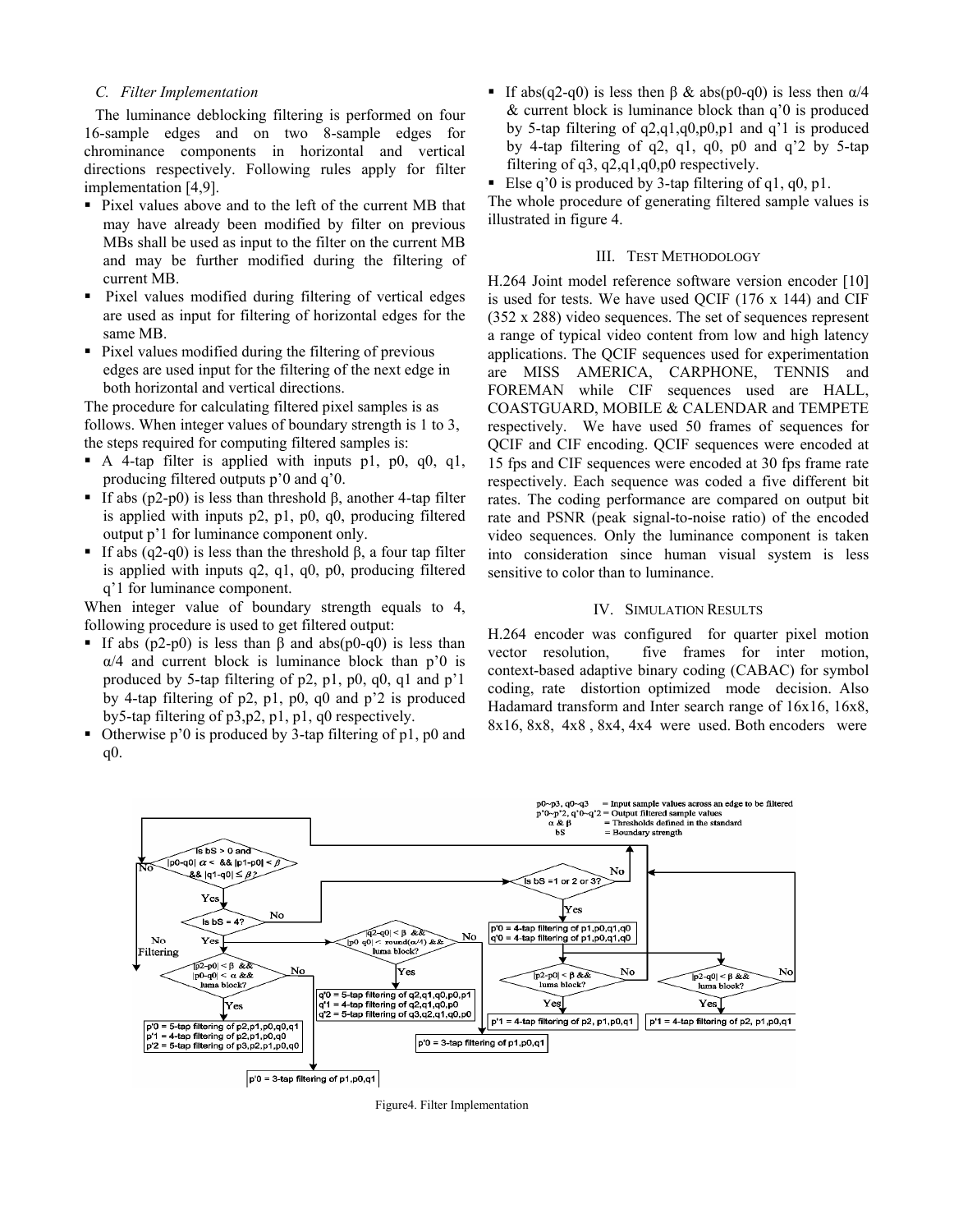configured to have five frames for inter motion search. The PSNR is compared by comparing coding performance with and without deblocking filter mode. Table 2 shows the luminance PSNR for various QCIF sequences while Table 3 shows CIF sequences.

Table2: Average luminance PSNR at different bit rates for QCIF sequences with- and without deblocking filter

| Sequence        | Bit rate | Luminance PSNR (dB) |             |
|-----------------|----------|---------------------|-------------|
|                 | (Kbps)   | No filter           | With filter |
| Miss<br>America | 41.40    | 43.35               | 43.37       |
|                 | 61.57    | 44.24               | 44.26       |
|                 | 82.15    | 44.75               | 44.78       |
|                 | 102.31   | 45.11               | 45.15       |
|                 | 122.54   | 45.46               | 45.49       |
| Car phone       | 41.40    | 36.92               | 36.97       |
|                 | 61.87    | 38.75               | 38.83       |
|                 | 82.27    | 40.16               | 40.19       |
|                 | 102.56   | 41.05               | 41.08       |
|                 | 122.70   | 41.75               | 41.79       |
| Tennis          | 41.12    | 32.47               | 32.48       |
|                 | 61.58    | 34.15               | 34.18       |
|                 | 81.84    | 35.32               | 35.42       |
|                 | 102.20   | 36.25               | 36.28       |
|                 | 122.54   | 36.96               | 36.99       |
| Foreman         | 41.47    | 35.19               | 35.20       |
|                 | 61.92    | 36.88               | 36.92       |
|                 | 82.6     | 37.98               | 38.03       |
|                 | 102.88   | 38.87               | 38.88       |
|                 | 123.28   | 39.61               | 39.64       |

Table3: Average luminance PSNR at different bit rates for CIF sequences with- and without deblocking filter

| Sequence                | Bit rate | Luminance PSNR (dB) |             |
|-------------------------|----------|---------------------|-------------|
|                         | (Kbps)   | No filter           | With filter |
| Hall                    | 205.08   | 37.49               | 37.51       |
|                         | 407.95   | 39.05               | 39.07       |
|                         | 610.36   | 39.88               | 39.91       |
|                         | 811.90   | 40.45               | 40.46       |
|                         | 1012.29  | 40.89               | 40.91       |
|                         | 207.75   | 28.89               | 28.93       |
|                         | 412.15   | 30.97               | 31.01       |
| Coast guard             | 615.50   | 32.47               | 32.50       |
|                         | 820.18   | 33.59               | 33.62       |
|                         | 1023.70  | 34.59               | 34.60       |
| Mobile $\&$<br>Calendar | 209.49   | 26.94               | 26.97       |
|                         | 414.99   | 29.50               | 29.52       |
|                         | 615.03   | 30.99               | 31.02       |
|                         | 820.89   | 32.13               | 32.15       |
|                         | 1022.62  | 40.89               | 40.91       |
| Tempete                 | 207.06   | 29.45               | 29.49       |
|                         | 412.20   | 31.93               | 31.96       |
|                         | 616.77   | 33.48               | 33.51       |
|                         | 819.44   | 34.65               | 34.68       |
|                         | 1023.35  | 35.62               | 35.66       |

Rate PSNR graph with and without in-loop filter for QCIF car phone sequence and CIF coastguard sequence at various bit rates are shown in figure 5 and figure 6 respectively. Although these differences are not very significant but their perceptual quality is quite significant as shown in figure 7. The main reason is that the blocking artifacts are structural disturbance, and are sometimes ''buried'' in the massively accumulated across the-board pixel-wise error. Therefore their significance in perceptual visual quality assessment is not reflected correctly in the conventional PSNR measure  $[11]$ 

## V. CONCLUSION

In this paper, we have presented the performance of adaptive in-loop deblocking filter for emerging H.264/AVC standard. Our test analysis shows that adaptive filtering employed by emerging JVT H.264/AVC standard removes the blocking artifacts significantly. However, the in-loop filtering takes One-third of computational resources of the decoder according to an analysis of run-time profiles of decoder subfunctions [12].

## VI. REFERENCES

- [1] "Video coding for low bit rate communication," Draft ITU-T Recommendation H.263, Dec. 5, 1995.
- [2] H.263+ Video Group, "Draft text of H.263+," ITU SG15 LBC Experts Group ITU-LBC-97-094 Draft A, Feb. 25–28, 1997
- [3] MPEG Video Group, "MPEG-4 video verification model version 8.0," ISO/IEC JTC1/SC29/WG11 N1796, July 1997.
- [4] Joint Video Team of ITU-T and ISO/IEC JTC 1, "Draft ITU-T Recommendation and Final Draft International Standard of Joint Video Specification (ITU-T Rec. H.264 | ISO/IEC 14496-10 AVC)," Joint Video Team (JVT) of ISO/IEC MPEG and ITU-T VCEG, JVT-G050r1, May 2003.
- [5] S. D. Kim, J. Yi, H. M. Kim, and J. B. Ra, "A deblocking filter with two separate modes in block-based video coding," IEEE Trans. Circuits Syst. Video Technology, vol. 9, pp. 156–160, Feb. 1999.
- [6] Y.-L. Lee and H. W. Park, "Loop filtering and post-filtering for low-bit rates moving picture coding," Signal Processing: Image Communication., vol.16, pp. 871–890, 2001.
- [7] Iain E.G. Richardson: "Video Codec Design," Publisher: John Wiley & Sons Ltd, England, 2003, ISBN: 0-471-48553-5.
- [8] Gulistan Raja and Muhammad Javed Mirza, "Performance Comparison of Advanced Video Coding H.264 Standard with Baseline H.263 and H.263+ Standards," in Proc. 4th IEEE International Symposium on Communications & Information Technologies, Oct 26-29, 2004, Sapporo, Japan, pp. 743-746.
- [9] Atul Puri, Xuemin Chen and Ajay Luthra, "Video coding using the H.264/MPEG-4 AVC compression standard" Signal Processing: Image Communication., vol.19, pp. 793–849, 2004.
- [10] Joint Video Team (JVT) of ISO/IEC MPEG and ITU-T VCEG, Joint Model Reference Software Version 9.2.
- [11]F. Pan, X. Lin, S. Rahardja, W. Lin, E. Ong, S. Yao, Z. Lu, and X. Yang, " A locally adaptive algorithm for measuring blocking artifacts in images and videos," Signal Processing: Image Communication, 19, 2004, pp. 499–506.
- [12]Michael Horowitz, Anthony Joch, Faouzi Kossentini*,* and Antti Hallapuro," H.264/AVC Baseline Profile Decoder Complexity Analysis," IEEE Transactions on Circuits and Systems for Video Technology, vol. 13, no. 7, July 2003, pp. 704-716.